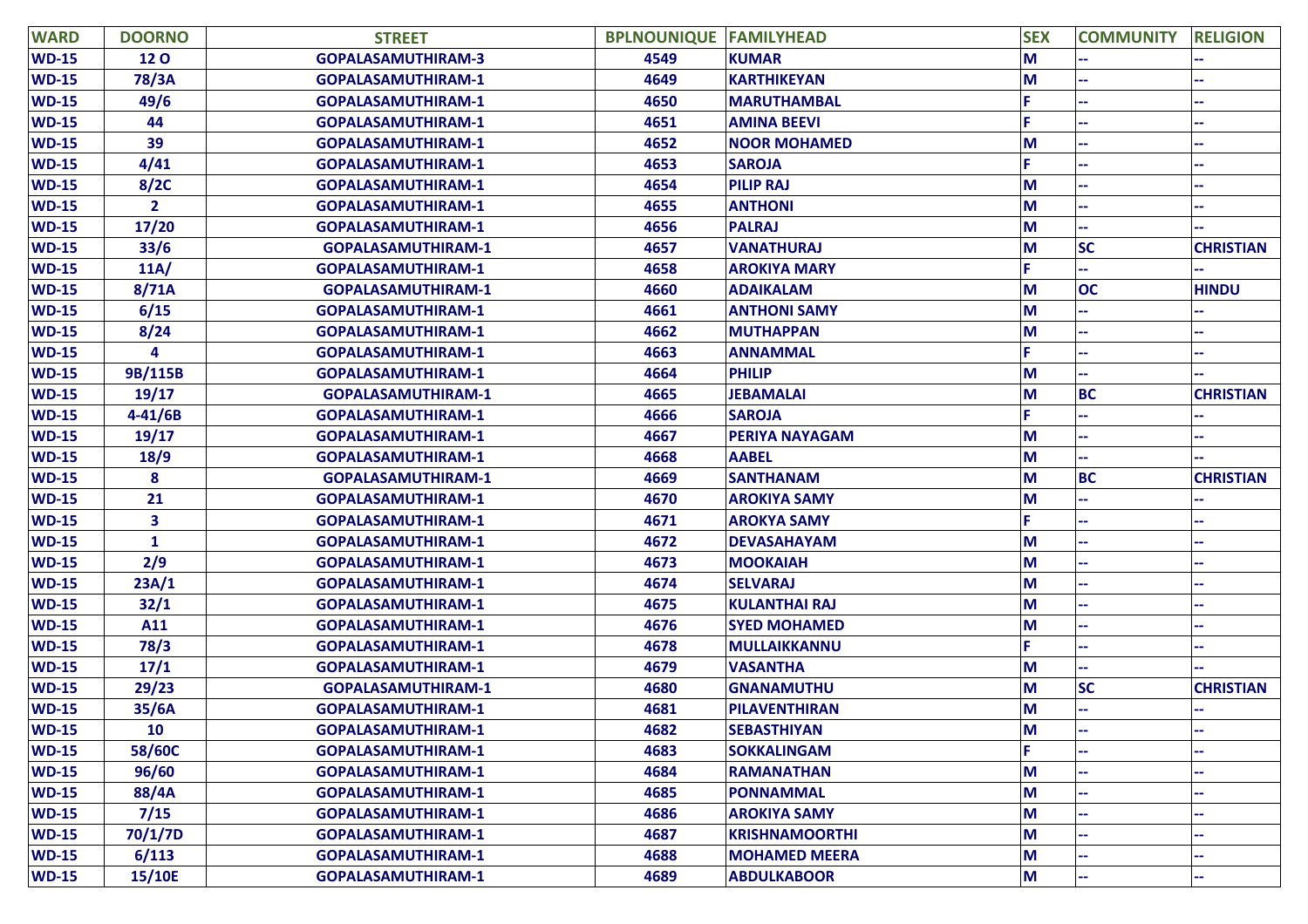| <b>WARD</b>  | <b>DOORNO</b>   | <b>STREET</b>             | <b>BPLNOUNIQUE FAMILYHEAD</b> |                                 | <b>SEX</b> | <b>COMMUNITY</b> | <b>RELIGION</b>  |
|--------------|-----------------|---------------------------|-------------------------------|---------------------------------|------------|------------------|------------------|
| <b>WD-15</b> | 6/E11           | <b>GOPALASAMUTHIRAM-1</b> | 4690                          | <b>SHEIK THAVUTHU</b>           | M          |                  |                  |
| $WD-15$      | 2/24            | <b>GOPALASAMUTHIRAM-2</b> | 4691                          | <b>REJINA BEGAM</b>             |            |                  |                  |
| $WD-15$      | 8/12A           | <b>GOPALASAMUTHIRAM-1</b> | 4692                          | <b>ASRAF ALI MOULANA</b>        |            |                  |                  |
| <b>WD-15</b> | 51/2            | GOPALASAMUTHIRAM-1        | 4693                          | <b>ANJAMMAL</b>                 | M          |                  | н.               |
| <b>WD-15</b> | 72/3C           | <b>GOPALASAMUTHIRAM-2</b> | 4694                          | <b>RAJAKUMARI</b>               | p          | <b>MBC</b>       | <b>HINDU</b>     |
| $WD-15$      | 4/E11/1         | <b>GOPALASAMUTHIRAM-1</b> | 4695                          | <b>BAHADOOR SHA</b>             | M          |                  |                  |
| <b>WD-15</b> | $\mathbf{2}$    | <b>GOPALASAMUTHIRAM-1</b> | 4696                          | <b>CHINNAPPAN</b>               | M          | <b>SC</b>        | <b>CHRISTIAN</b> |
| <b>WD-15</b> | 33/6            | <b>GOPALASAMUTHIRAM-2</b> | 4697                          | <b>ISAMMAL</b>                  | F          | <b>BC</b>        | <b>MUSLIM</b>    |
| <b>WD-15</b> | 39/6E1          | <b>GOPALASAMUTHIRAM-1</b> | 4699                          | <b>NAGOOR GANI</b>              | M          | <b>BC</b>        | <b>MUSLIM</b>    |
| $WD-15$      | 9/4             | <b>GOPALASAMUTHIRAM-1</b> | 4701                          | <b>LOORTHU MARY</b>             | F          | <b>SC</b>        | <b>CHRISTIAN</b> |
| <b>WD-15</b> | 3/c11           | <b>GOPALASAMUTHIRAM-1</b> | 4712                          | <b>JAREENA BEEVI</b>            | M          |                  |                  |
| <b>WD-15</b> | 4/10A           | <b>GOPALASAMUTHIRAM-2</b> | 4715                          | <b>SEBASTHIYAN</b>              | M          |                  |                  |
| <b>WD-15</b> | 7011/7D         | <b>GOPALASAMUTHIRAM-1</b> | 4724                          | <b>VENKET RAMANI</b>            | M          |                  |                  |
| $WD-15$      | 17/16           | <b>GOPALASAMUTHIRAM-2</b> | 4727                          | <b>ELISABATH RANI</b>           | F          |                  |                  |
| <b>WD-15</b> | 17/16           | <b>GOPALASAMUTHIRAM-2</b> | 4728                          | <b>ABRAHAM</b>                  | M          |                  |                  |
| $WD-15$      | 17/16           | <b>GOPALASAMUTHIRAM-2</b> | 4729                          | CHELLADURAI (A) RECHARD PATTARN | M          | <b>BC</b>        | <b>CHRISTIAN</b> |
| <b>WD-15</b> | 15/16           | <b>GOPALASAMUTHIRAM-2</b> | 4730                          | <b>RABORT</b>                   | M          |                  |                  |
| <b>WD-15</b> | 21/4            | <b>GOPALASAMUTHIRAM-2</b> | 4731                          | <b>JOHN ROOSEVET</b>            |            |                  |                  |
| $WD-15$      | 21/4            | <b>GOPALASAMUTHIRAM-2</b> | 4732                          | <b>ARPUTHA MARY</b>             |            |                  |                  |
| <b>WD-15</b> | 616             | <b>GOPALASAMUTHIRAM-2</b> | 4733                          | <b>AMANULLA</b>                 | M          |                  | ÷                |
| <b>WD-15</b> | <b>12B</b>      | <b>GOPALASAMUTHIRAM-2</b> | 4734                          | <b>MUTHAIAH</b>                 | M          |                  |                  |
| $WD-15$      | 12 <sub>b</sub> | <b>GOPALASAMUTHIRAM-2</b> | 4735                          | <b>LAKSHMI</b>                  | F          |                  |                  |
| <b>WD-15</b> | A2/18           | <b>GOPALASAMUTHIRAM-2</b> | 4736                          | <b>KULANTHAI SAMY</b>           | M          | <b>BC</b>        | <b>CHRISTIAN</b> |
| $WD-15$      | <b>100A</b>     | <b>GOPALASAMUTHIRAM-1</b> | 4737                          | <b>M.IRUDHAYAMERI</b>           | F          |                  |                  |
| <b>WD-15</b> | 1/20            | <b>GOPALASAMUTHIRAM-2</b> | 4738                          | <b>SELVARAJ</b>                 | M          |                  |                  |
| $WD-15$      | 15              | <b>GOPALASAMUTHIRAM-2</b> | 4739                          | <b>KALIAMMAL</b>                | F          | <b>SC</b>        | <b>HINDU</b>     |
| $WD-15$      | 32              | <b>GOPALASAMUTHIRAM-2</b> | 4740                          | <b>ALAGUMUTHU</b>               | M          |                  |                  |
| $WD-15$      | 5/2A            | <b>GOPALASAMUTHIRAM-2</b> | 4741                          | <b>MARIMUTHU</b>                | M          |                  |                  |
| <b>WD-15</b> | 5/2             | <b>GOPALASAMUTHIRAM-2</b> | 4742                          | <b>SANNASI</b>                  | M          |                  |                  |
| <b>WD-15</b> | 37/6A           | <b>GOPALASAMUTHIRAM-2</b> | 4743                          | <b>STALIN</b>                   | M          | <b>BC</b>        | <b>CHRISTIAN</b> |
| <b>WD-15</b> | 21/4            | <b>GOPALASAMUTHIRAM-2</b> | 4744                          | <b>AROCKIYAM</b>                | M          |                  |                  |
| $WD-15$      | 21/4            | <b>GOPALASAMUTHIRAM-2</b> | 4745                          | <b>ALEXANDAR</b>                | M          |                  | --               |
| <b>WD-15</b> | <b>B16</b>      | <b>GOPALASAMUTHIRAM-2</b> | 4746                          | <b>BACKIYAM</b>                 | M          |                  | ۰.               |
| <b>WD-15</b> | 17              | <b>GOPALASAMUTHIRAM-2</b> | 4747                          | <b>KITHIRI AMMAL</b>            | p          |                  |                  |
| $WD-15$      | 1/1             | <b>GOPALASAMUTHIRAM-2</b> | 4748                          | <b>ARULRAJ</b>                  |            |                  | --               |
| $WD-15$      | 14              | <b>GOPALASAMUTHIRAM-2</b> | 4749                          | <b>DHANAMANI</b>                | F          |                  |                  |
| $WD-15$      | 24/8            | <b>GOPALASAMUTHIRAM-2</b> | 4750                          | <b>ALFOSE</b>                   | M          | <b>BC</b>        | <b>CHRISTIAN</b> |
| $WD-15$      | 11/18           | <b>GOPALASAMUTHIRAM-2</b> | 4751                          | <b>PICHAIMUTHU</b>              | M          | <b>SC</b>        | <b>CHRISTIAN</b> |
| $WD-15$      | 15/19A          | GOPALASAMUTHIRAM-2        | 4752                          | <b>RAJENDRAN</b>                | M          |                  |                  |
| $WD-15$      | 8F/15           | <b>GOPALASAMUTHIRAM-2</b> | 4753                          | <b>FILOMINAL</b>                | M          | <b>BC</b>        | <b>CHRISTIAN</b> |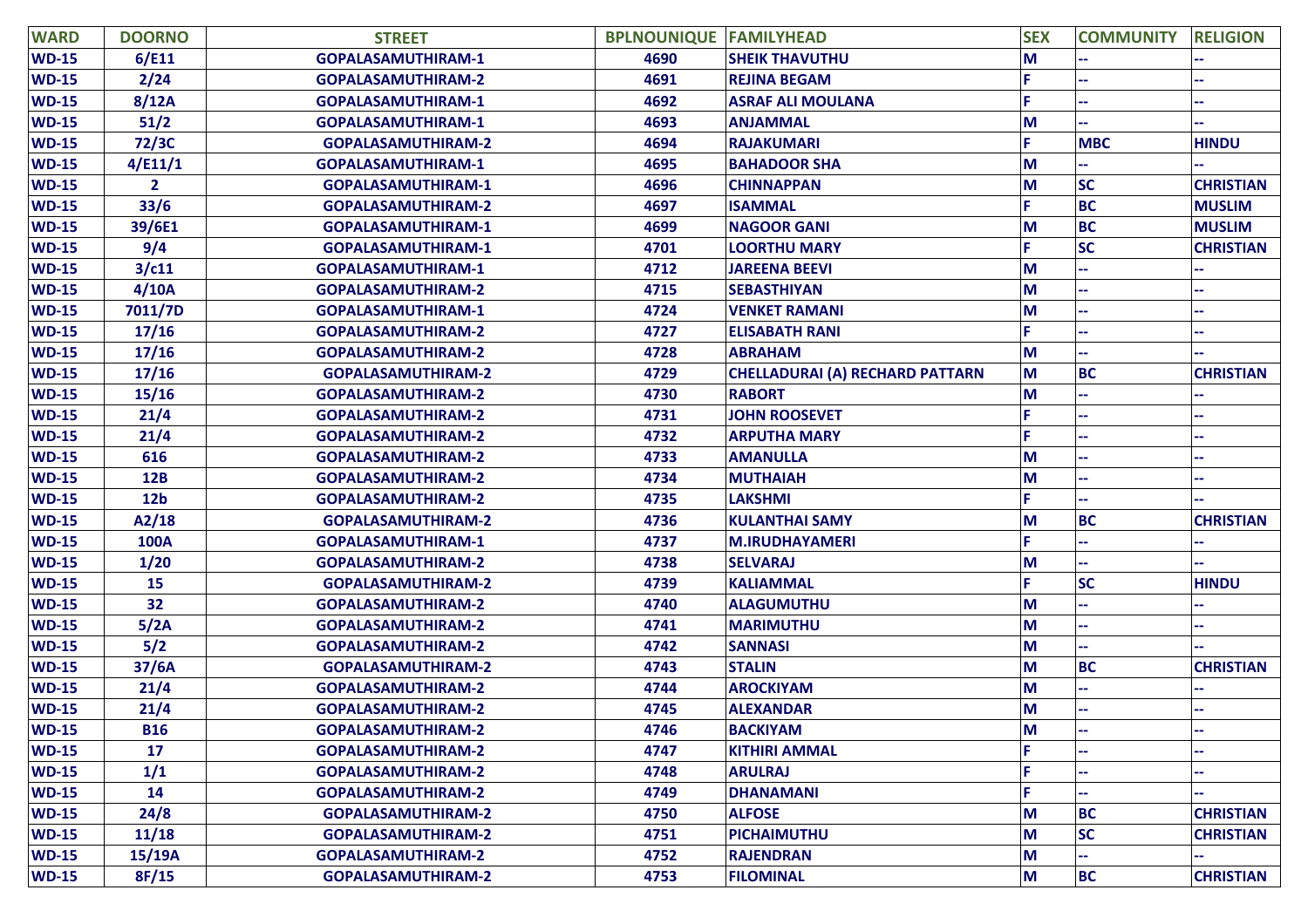| <b>WARD</b>  | <b>DOORNO</b>  | <b>STREET</b>             | <b>BPLNOUNIQUE FAMILYHEAD</b> |                         | <b>SEX</b> | <b>COMMUNITY</b> | <b>RELIGION</b>  |
|--------------|----------------|---------------------------|-------------------------------|-------------------------|------------|------------------|------------------|
| <b>WD-15</b> | 21             | <b>GOPALASAMUTHIRAM-2</b> | 4754                          | <b>MARIYAMMAL</b>       |            |                  |                  |
| <b>WD-15</b> | 16             | <b>GOPALASAMUTHIRAM-2</b> | 4755                          | <b>IRUTHAYARAJ</b>      | M          |                  |                  |
| <b>WD-15</b> | 17/20          | <b>GOPALASAMUTHIRAM-2</b> | 4756                          | <b>NESAMARY</b>         |            |                  |                  |
| <b>WD-15</b> | 17/20          | <b>GOPALASAMUTHIRAM-2</b> | 4757                          | <b>JESURAJA</b>         | M          |                  |                  |
| <b>WD-15</b> | 10/17          | <b>GOPALASAMUTHIRAM-2</b> | 4758                          | <b>GNANAPIRAKASAM</b>   | M          | <b>BC</b>        | <b>CHRISTIAN</b> |
| <b>WD-15</b> | 2/11           | <b>GOPALASAMUTHIRAM-2</b> | 4759                          | <b>JHON GENNADY</b>     | M          |                  |                  |
| <b>WD-15</b> | 96/60D         | <b>GOPALASAMUTHIRAM-2</b> | 4760                          | <b>VEERASEKAR</b>       | M          |                  |                  |
| <b>WD-15</b> | F <sub>1</sub> | <b>GOPALASAMUTHIRAM-2</b> | 4761                          | <b>ANTHONI SAMY</b>     | M          |                  | ۰.               |
| <b>WD-15</b> | 21/A           | <b>GOPALASAMUTHIRAM-2</b> | 4762                          | <b>FATHIMAMARY</b>      | M          |                  |                  |
| <b>WD-15</b> | 21/A           | <b>GOPALASAMUTHIRAM-2</b> | 4763                          | <b>CHINNAPPAN</b>       | M          | <b>SC</b>        | <b>CHRISTIAN</b> |
| <b>WD-15</b> | 11/18A         | <b>GOPALASAMUTHIRAM-2</b> | 4764                          | <b>SAVARI MUTHU</b>     | M          | <b>SC</b>        | <b>CHRISTIAN</b> |
| <b>WD-15</b> | 2/11A          | <b>GOPALASAMUTHIRAM-2</b> | 4765                          | <b>PILAVENTHIRAN</b>    | M          |                  |                  |
| <b>WD-15</b> | 61/10/1H       | <b>GOPALASAMUTHIRAM-2</b> | 4766                          | BALASUBRAMANIYAN        | p          |                  |                  |
| <b>WD-15</b> | 7/15           | <b>GOPALASAMUTHIRAM-2</b> | 4767                          | <b>THIRAVIYAM</b>       | M          |                  |                  |
| <b>WD-15</b> | 21             | <b>GOPALASAMUTHIRAM-1</b> | 4768                          | <b>AYNAS MARY</b>       |            |                  |                  |
| <b>WD-15</b> | 21             | <b>GOPALASAMUTHIRAM-2</b> | 4769                          | <b>THERASAMMAL</b>      | F          | <b>BC</b>        | <b>CHRISTIAN</b> |
| $WD-15$      | <b>11A</b>     | <b>GOPALASAMUTHIRAM-2</b> | 4770                          | <b>THAVAMARI</b>        | M          |                  |                  |
| <b>WD-15</b> | 18B/1          | <b>GOPALASAMUTHIRAM-2</b> | 4771                          | <b>SUVAKKIN</b>         | M          |                  |                  |
| <b>WD-15</b> | 1/13           | <b>GOPALASAMUTHIRAM-2</b> | 4772                          | <b>VANNAKK MARY</b>     | F          | <b>BC</b>        | <b>CHRISTIAN</b> |
| <b>WD-15</b> | 13             | <b>GOPALASAMUTHIRAM-2</b> | 4773                          | <b>AROKIYA SAMI</b>     | M          | <b>BC</b>        | <b>CHRISTIAN</b> |
| <b>WD-15</b> | 3/8E           | <b>GOPALASAMUTHIRAM-2</b> | 4774                          | <b>ANNADARAJ</b>        | M          |                  |                  |
| <b>WD-15</b> | 9              | <b>GOPALASAMUTHIRAM-2</b> | 4775                          | <b>SELVARAJ</b>         | F          |                  |                  |
| <b>WD-15</b> | 9              | <b>GOPALASAMUTHIRAM-2</b> | 4776                          | <b>AROKKIYASAMY</b>     | M          | <b>SC</b>        | <b>CHRISTIAN</b> |
| <b>WD-15</b> | 38             | <b>GOPALASAMUTHIRAM-2</b> | 4777                          | <b>VEDAMUTHU</b>        | M          |                  |                  |
| <b>WD-15</b> | 34             | <b>GOPALASAMUTHIRAM-2</b> | 4778                          | <b>ANNAMARY</b>         | F          |                  |                  |
| <b>WD-15</b> | 34             | <b>GOPALASAMUTHIRAM-2</b> | 4779                          | <b>LASAR</b>            | M          |                  |                  |
| <b>WD-15</b> | 34             | <b>GOPALASAMUTHIRAM-2</b> | 4780                          | <b>AGASTIN</b>          | M          | <b>SC</b>        | <b>CHRISTIAN</b> |
| <b>WD-15</b> | 1/2            | <b>GOPALASAMUTHIRAM-2</b> | 4782                          | <b>ARUL MARTIN RAJ</b>  | M          |                  |                  |
| <b>WD-15</b> | 15/21          | <b>GOPALASAMUTHIRAM-2</b> | 4783                          | <b>SANTANAM</b>         | M          |                  |                  |
| <b>WD-15</b> | 1/16           | <b>GOPALASAMUTHIRAM-2</b> | 4784                          | <b>AROKIYA SAMY</b>     | M          |                  |                  |
| <b>WD-15</b> | 7/15           | <b>GOPALASAMUTHIRAM-2</b> | 4785                          | <b>ARUL</b>             | M          |                  |                  |
| <b>WD-15</b> | 1/2/17         | <b>GOPALASAMUTHIRAM-2</b> | 4786                          | <b>AGASTIN</b>          | M          |                  |                  |
| <b>WD-15</b> | 1/2            | <b>GOPALASAMUTHIRAM-2</b> | 4787                          | <b>AROKIYA SOURIRAJ</b> | M          |                  |                  |
| <b>WD-15</b> | 47             | <b>GOPALASAMUTHIRAM-2</b> | 4791                          | <b>RASAMMAL</b>         |            |                  |                  |
| $WD-15$      | 10/17          | <b>GOPALASAMUTHIRAM-2</b> | 4792                          | <b>MUDIYAPPAN</b>       | M          |                  |                  |
| $WD-15$      | 4B             | <b>GOPALASAMUTHIRAM-2</b> | 4794                          | <b>KATHAYEE</b>         | Е          |                  | н.               |
| <b>WD-15</b> | 1/2/17         | GOPALASAMUTHIRAM-2        | 4795                          | <b>GANESAN</b>          | M          |                  |                  |
| $WD-15$      | 68             | <b>GOPALASAMUTHIRAM-2</b> | 4796                          | <b>SOUNDARAVALLI</b>    | F          | <b>MBC</b>       | <b>HINDU</b>     |
| $WD-15$      | 74             | <b>GOPALASAMUTHIRAM-2</b> | 4797                          | <b>SARAVANAN</b>        | M          | <b>MBC</b>       | <b>HINDU</b>     |
| $WD-15$      | 7/15           | <b>GOPALASAMUTHIRAM-2</b> | 4798                          | <b>MEENATCHI AMMAL</b>  | M          |                  |                  |